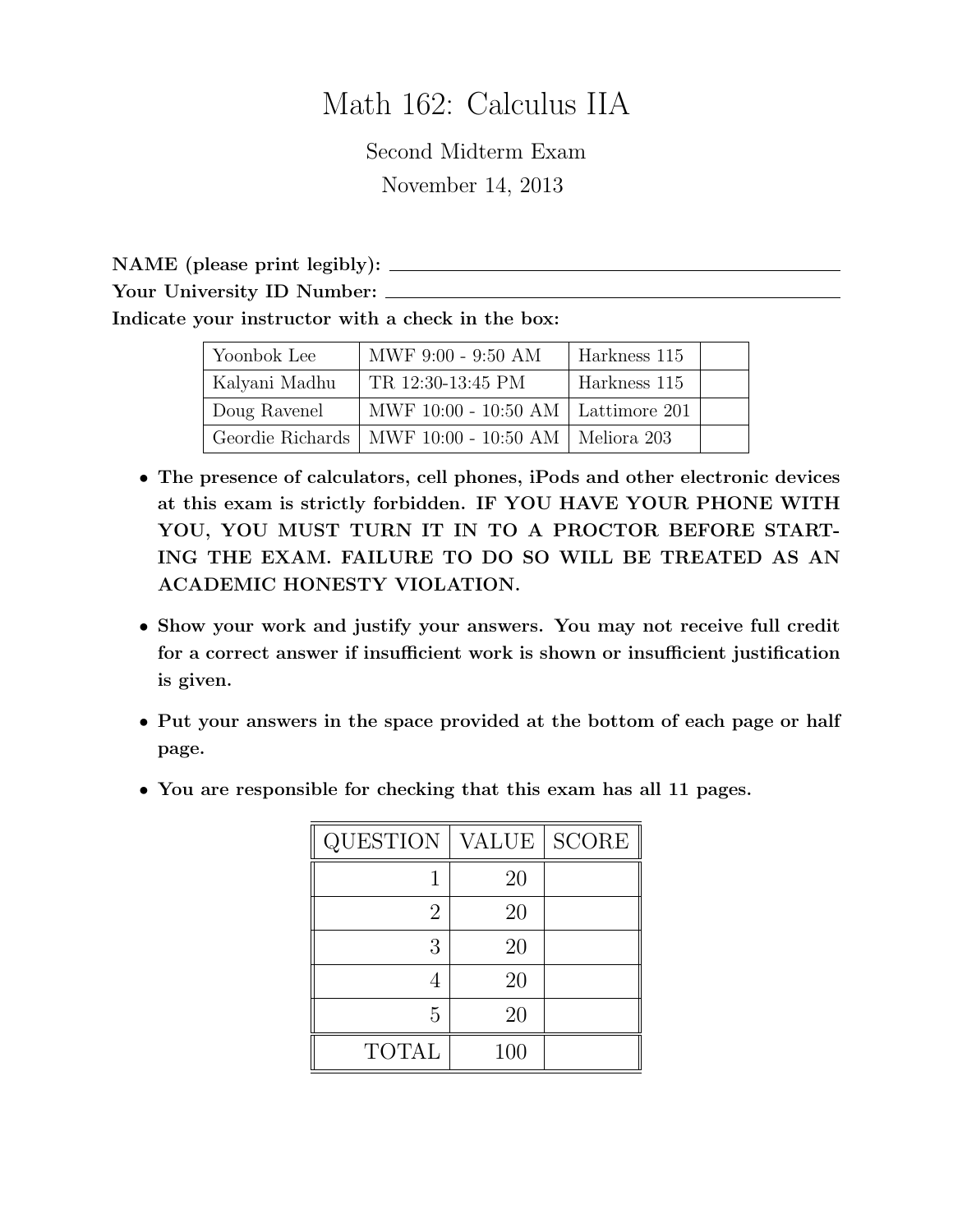1. (20 points) Consider the curve

$$
f(x) = \frac{x^4}{16} + \frac{1}{2x^2}.
$$

(a) Calculate the arc length function  $s(t)$  starting at  $x = 1$ , that computes the length of the curve from  $(1, f(1))$  to  $(t, f(t))$ .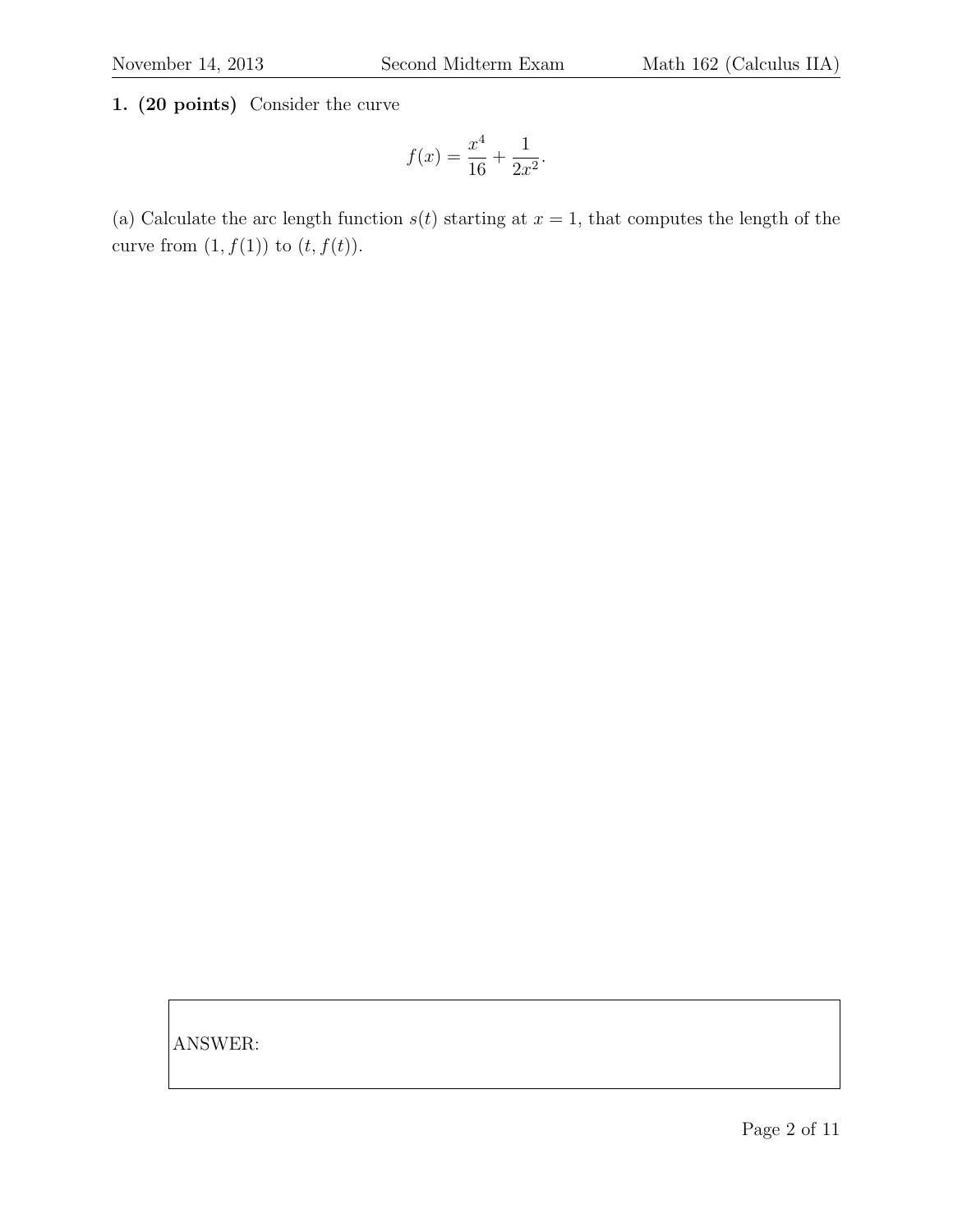(b) Calculate the arc length from  $x = 2$  to  $x = 4$ .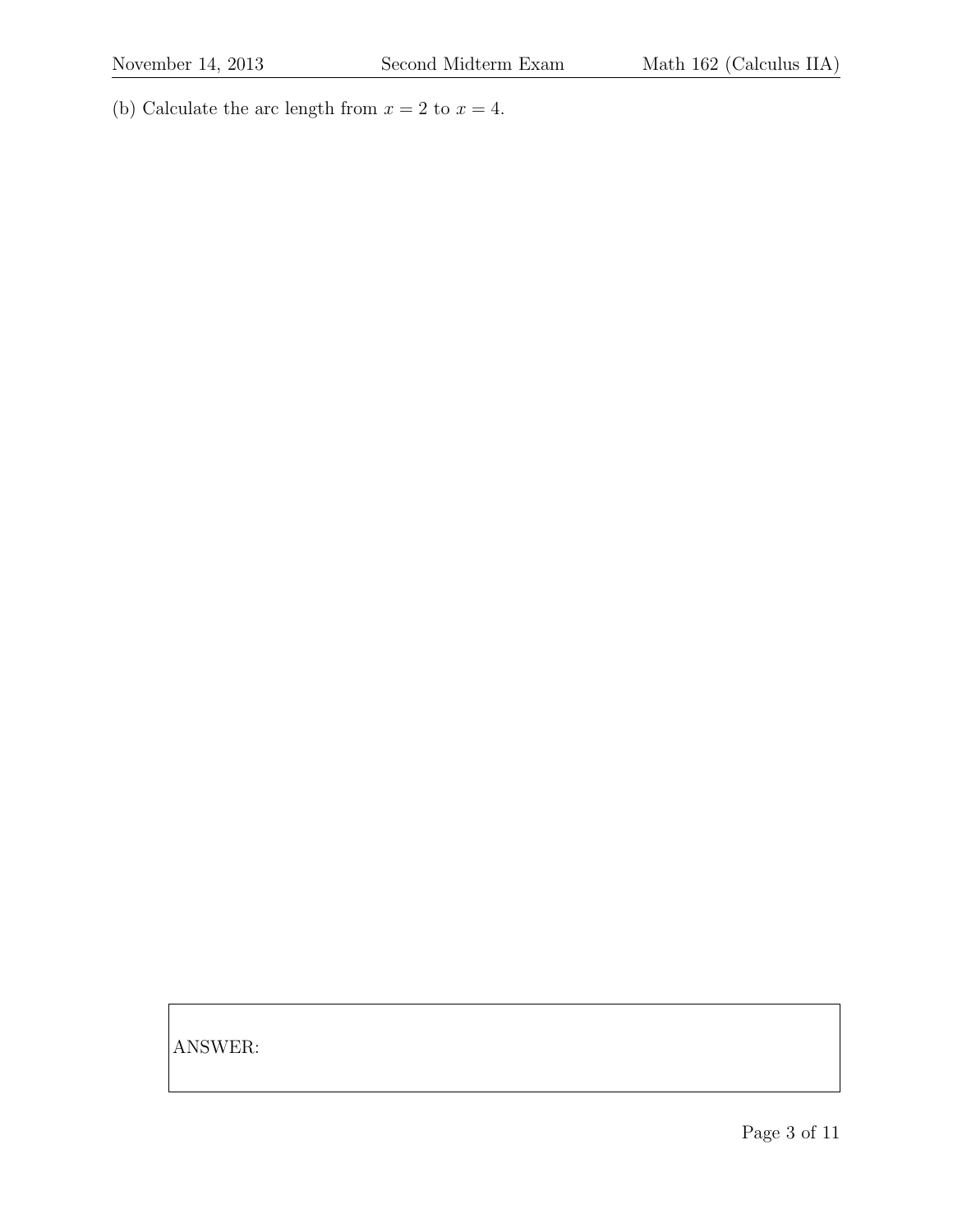## 2. (20 points)

(a) Find the area of the surface of revolution obtained by rotating the curve  $y = x^2$ , for  $0\leq x\leq 2,$  about the  $y\textrm{-axis}.$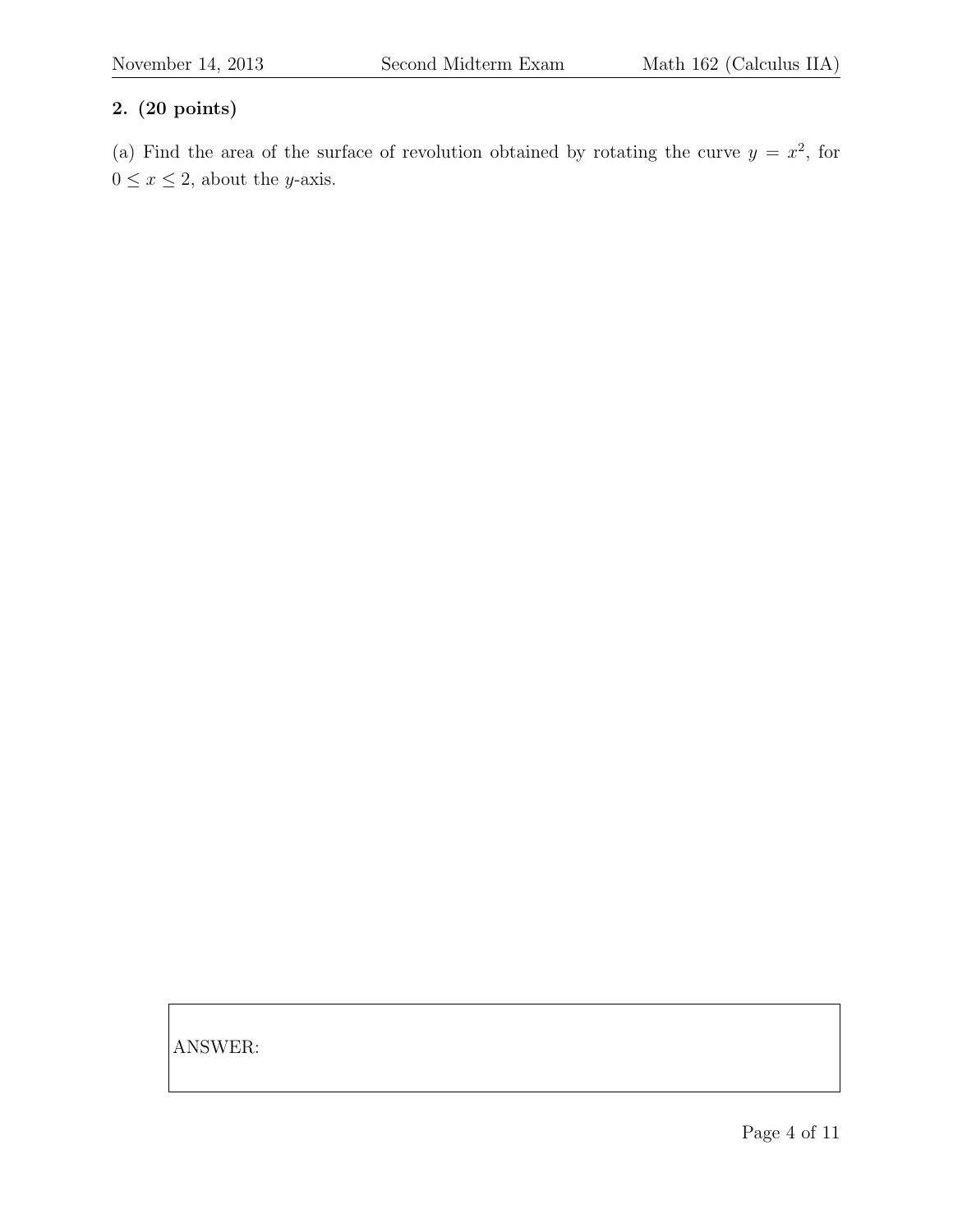(b) Find the area of the surface of revolution obtained by rotating the curve  $x = 1 + |y|$ , for  $-1\leq y\leq 1,$  about the  $y\textrm{-axis}.$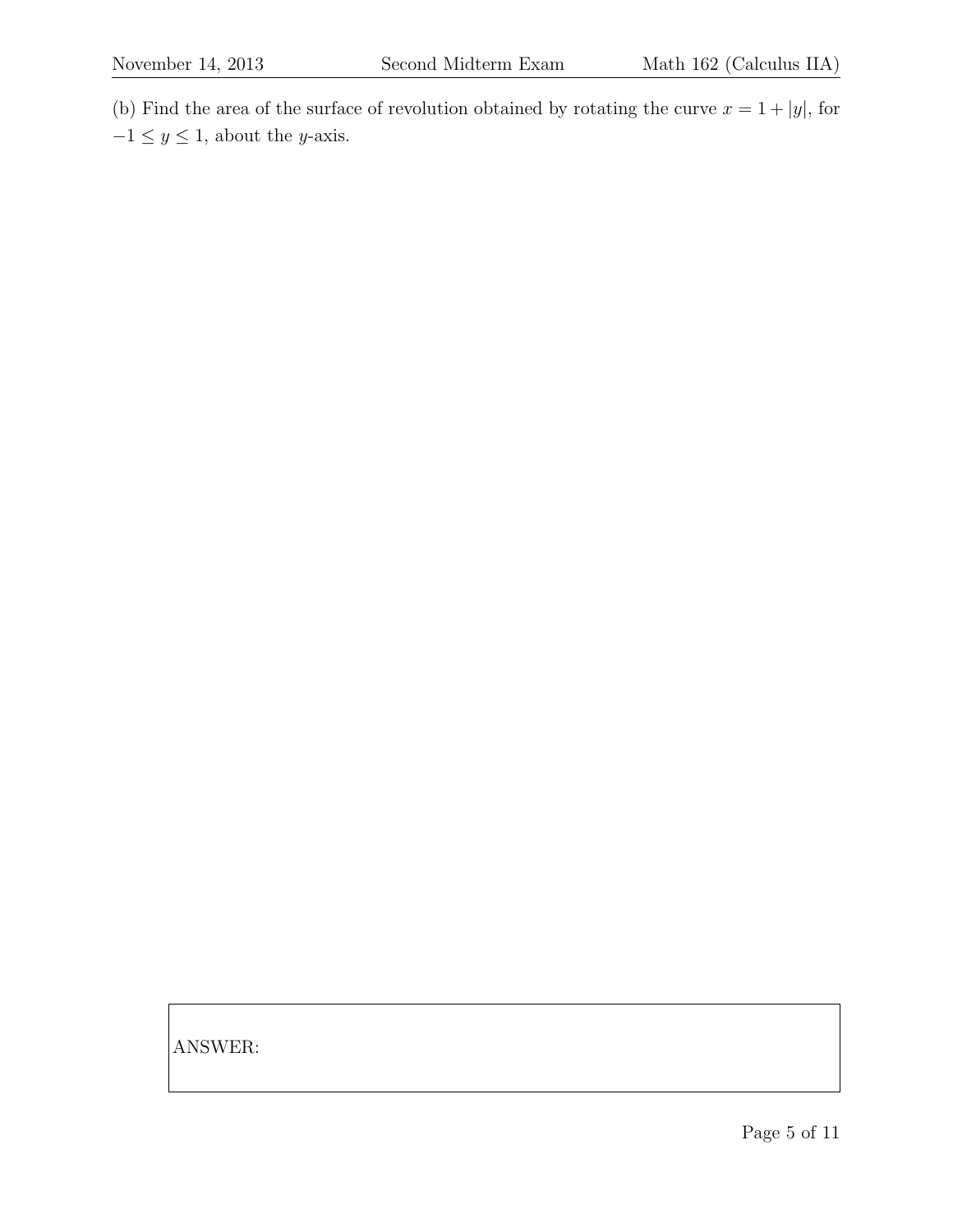3. (20 points) Determine whether the following series converge or diverge. Justify your answers, making sure to name the convergence test(s) that you are using.

(a)

$$
\sum_{n=1}^{\infty} \frac{3^n + 1}{2^n - 1} = 4 + \frac{10}{3} + \frac{28}{7} + \frac{82}{15} + \dots
$$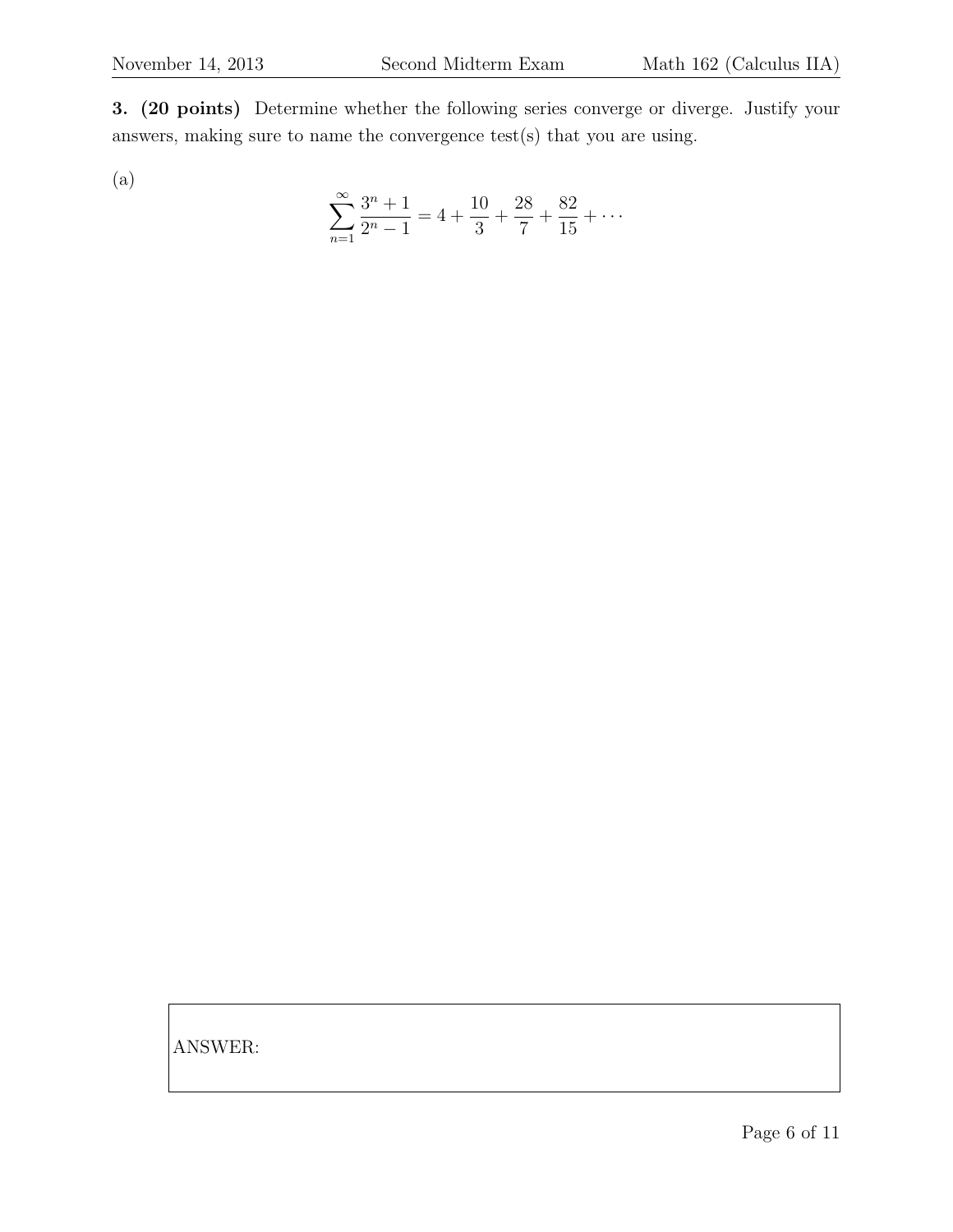(b)

$$
\sum_{n=2}^{\infty} \frac{1}{n \ln(n)^3} = \frac{1}{2 \ln(2)^3} + \frac{1}{3 \ln(3)^3} + \frac{1}{4 \ln(4)^3} + \cdots
$$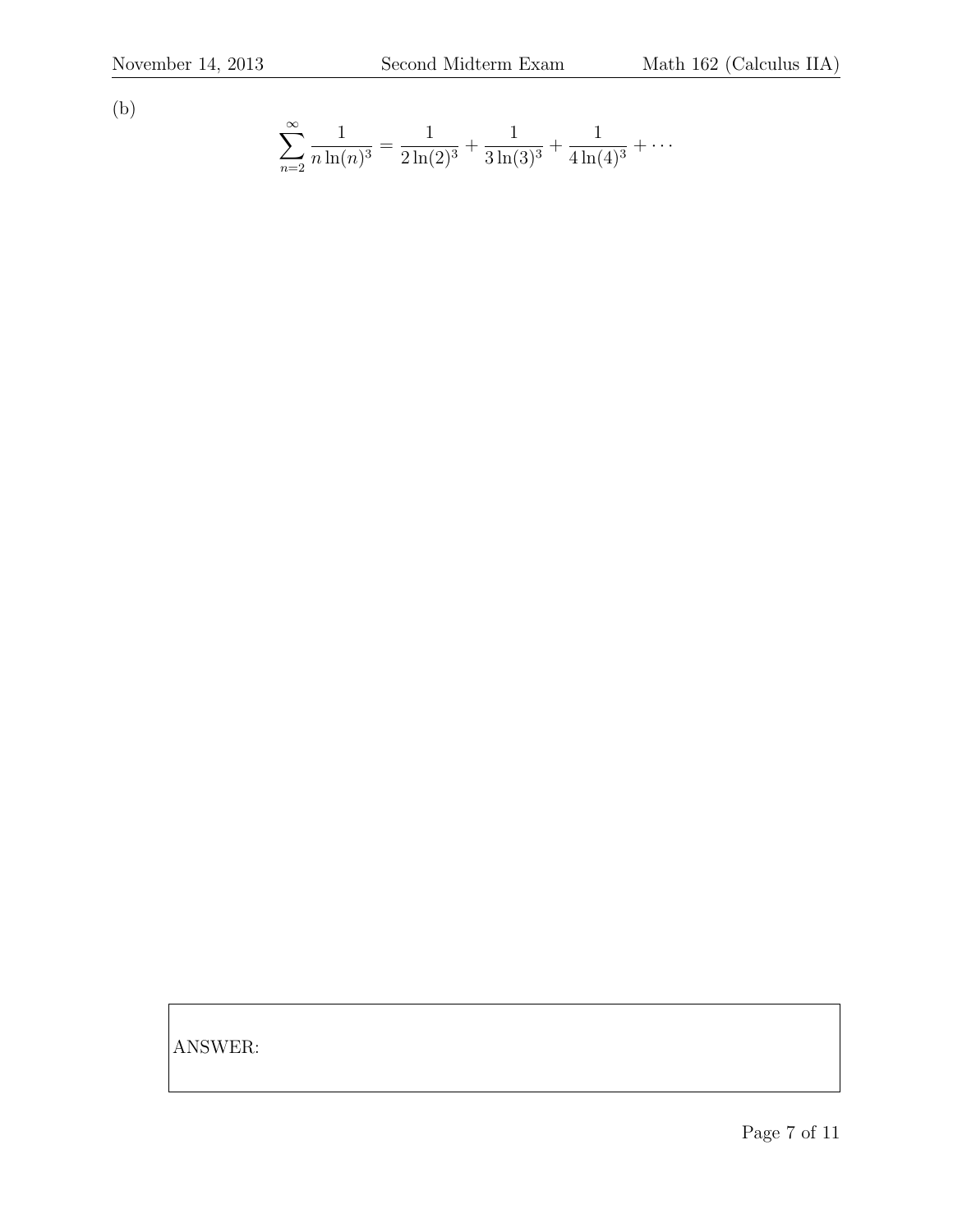## 4. (20 points)

(a) Find the area of **one petal** of the polar rose  $r = 2 \cos(4\theta)$  pictured below.

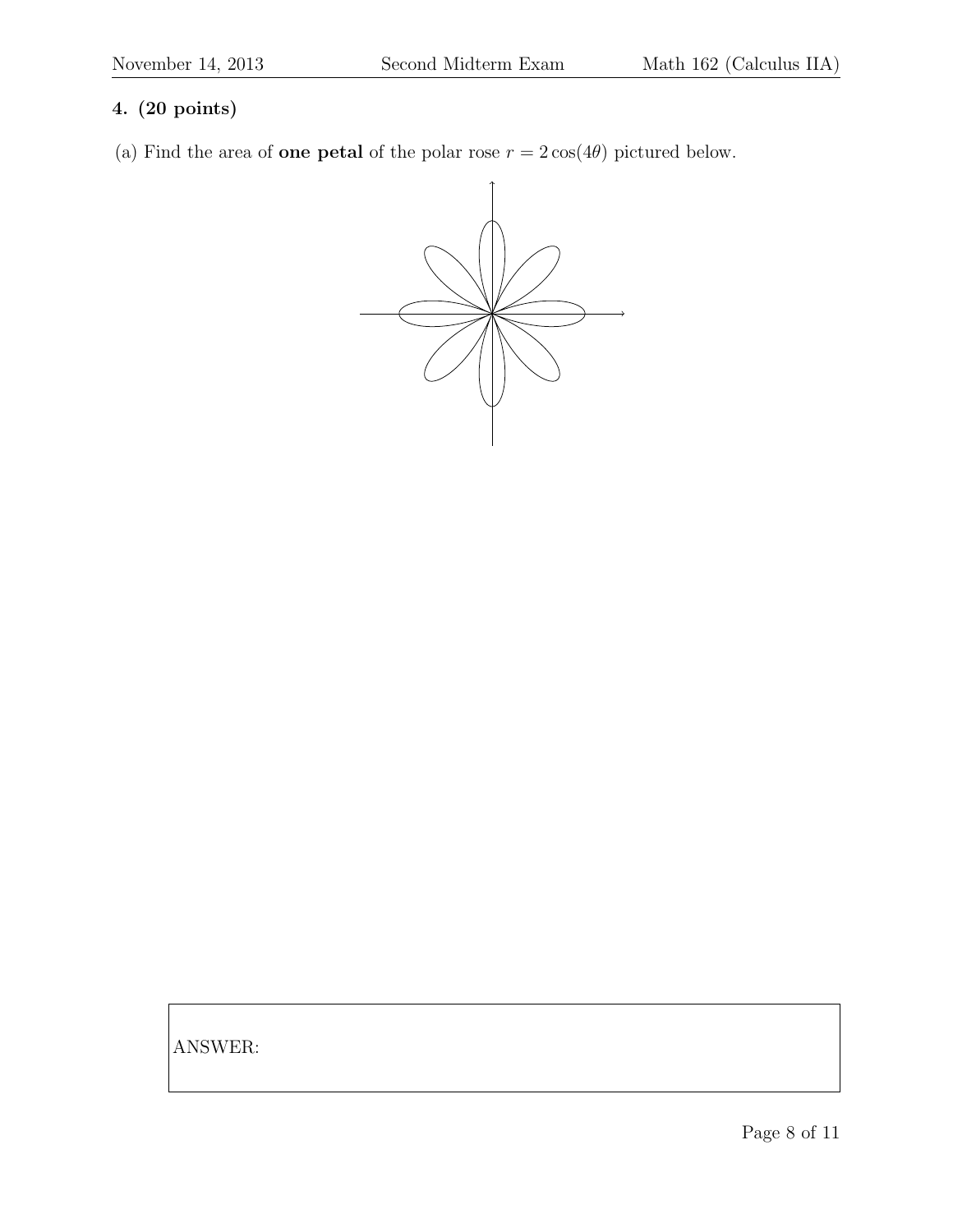(b) The parametric curve given by  $x = 4t^3 - 3t$ ,  $y = t^2 + 1$  intersects the y-axis at 3 different values of  $t$ . What are the **equations of the tangent lines** to the curve at each of these points?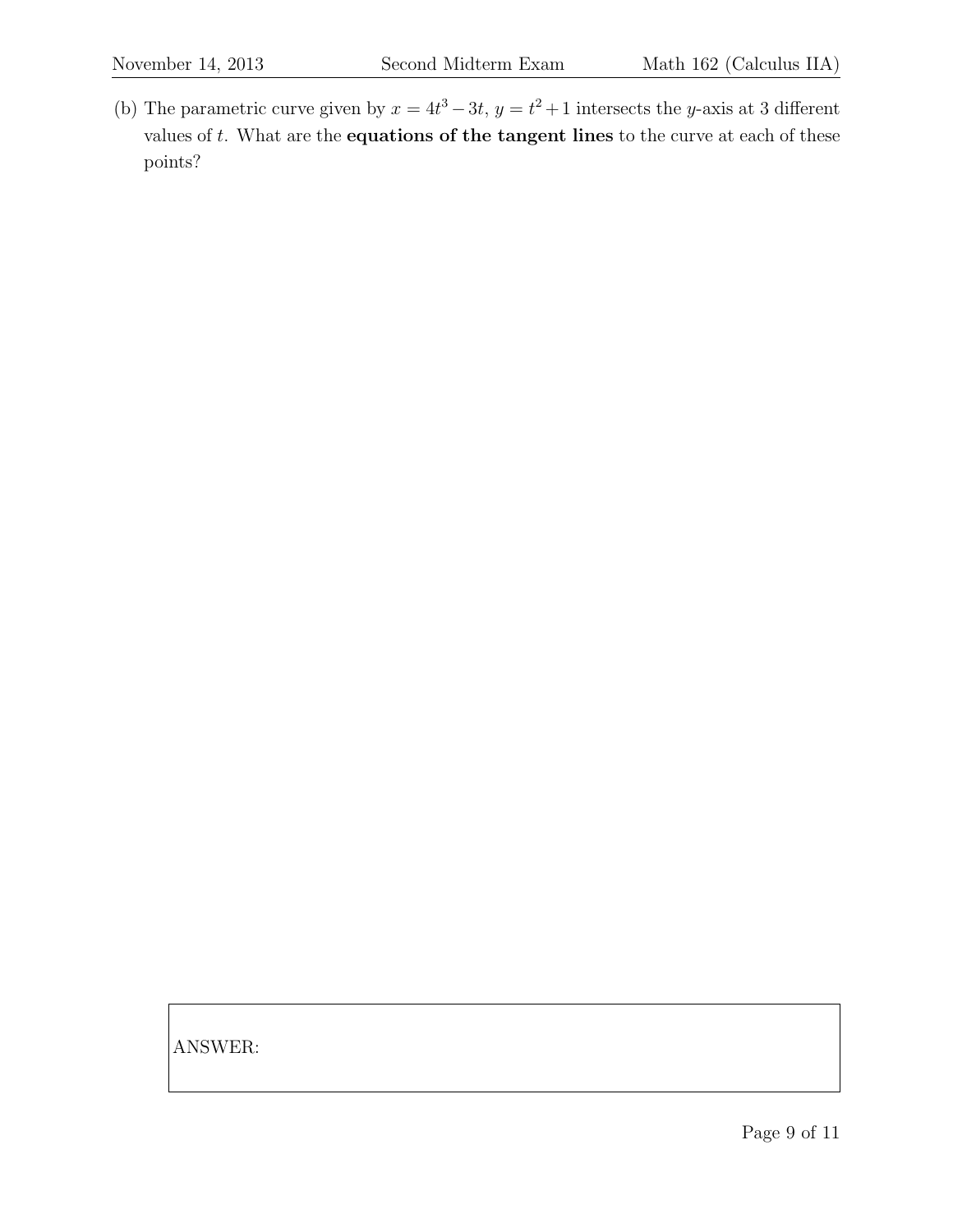5. (20 points) Find the sum of each of the following series.

(a)

$$
\sum_{n=2}^{\infty} \frac{2}{n^2 - 1} = \frac{2}{3} + \frac{2}{8} + \frac{2}{15} + \frac{2}{24} + \frac{2}{35} + \dots
$$

Hint: Use partial fractions.